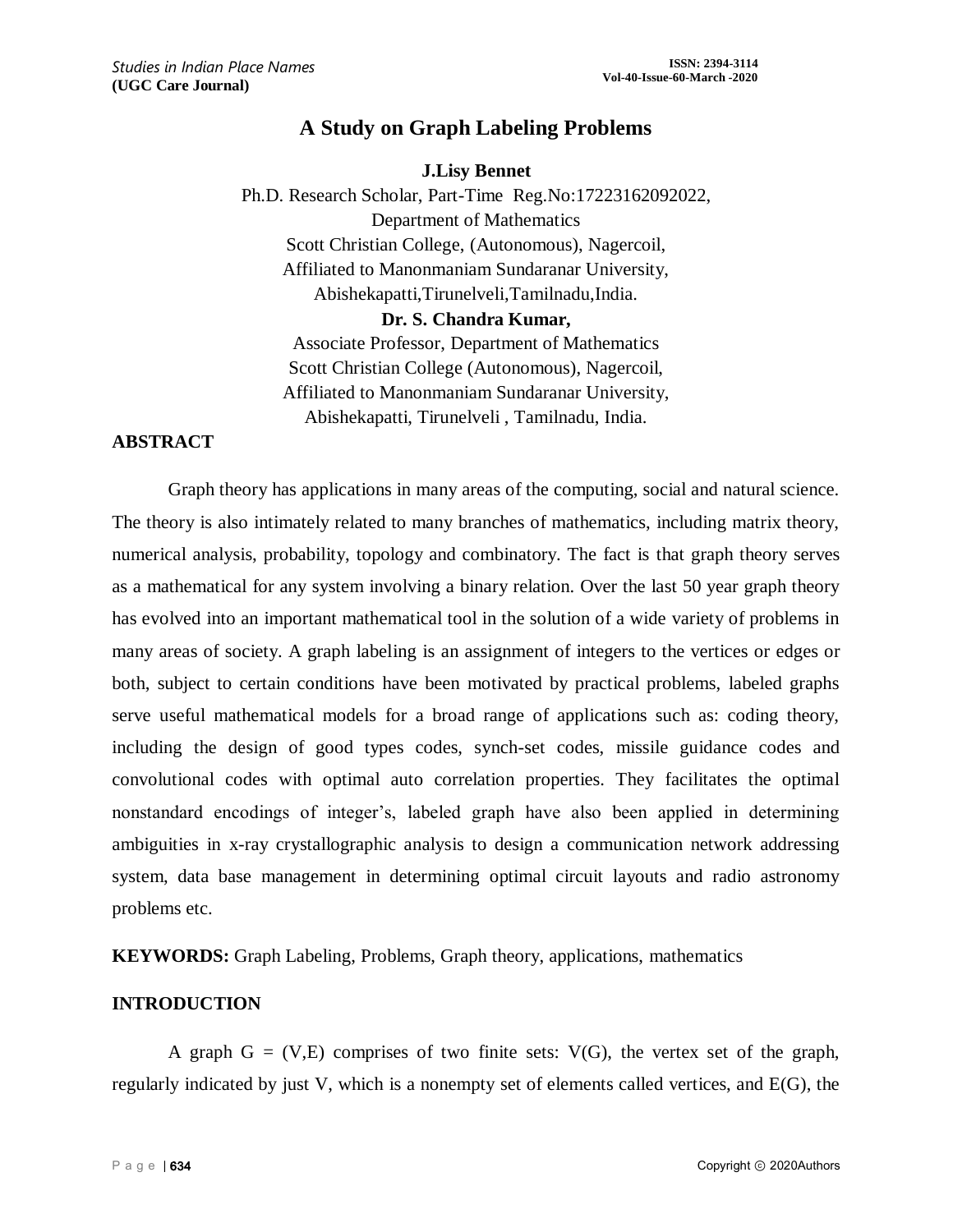edge set of the graph, frequently signified by just E, which is a set (potentially empty) of elements called edges. A graph, at that point, can be thought of as a drawing or diagram comprising of an assortment of vertices (spots or points) together with edges (lines) joining certain pairs of these vertices. Figure 1 gives a graph  $G = (V,E)$  with  $V(G) = \{v_1, v_2, v_3, v_4, v_5\}$ and  $E(G) = \{e_1, e_2, e_3, e_4, e_5, e_6, e_7\}.$ 



**Figure 1: A graph G with five vertices and seven edges**

Sometimes we speak to an edge by the two vertices that it interfaces. In Figure 1 we have  $e1 =$  $(v_1, v_2)$ ,  $e_2 = (v_1, v_4)$ . An edge e of graph G is said to be episode with the vertex v if v is an end vertex of e. For example in Figure 1 an edge e1 is episode with two vertices  $v_1$  and  $v_2$ . An edge e having indistinguishable end vertices called a loop. At the end of the day, in a loop a vertex v is joined to itself by an edge e. The level of a vertex v, composed  $d(v)$ , is the number of edges occurrence with v. In Figure 1.1 we have  $d(v_1) = 3$ ,  $d(v_2) = 2$ ,  $d(v_3) = 3$ ,  $d(v_4) = 4$  and  $d(v_5) = 2$ . On the off chance that for some positive whole number k,  $d(v) = k$  for each vertex v of graph G, at that point G is called k-customary.

A graph G is called associated if there is a way between each pair of vertices. When there is no worry about the bearing of an edge the graph is called undirected. The graph in Figure 1 is an associated and undirected graph. In contrast to most different territories in Mathematics, the theory of graphs has a definite beginning stage, when the Swiss mathematician Leonard Euler (1707-1783) considered the problems of the seven Konigsberg spans. In the mid eighteenth century the city of Konigsberg (in Prussia) was isolated into four areas by the Pregel waterway. Seven scaffolds associated these districts as appeared in Figure 2 (a). Areas are appeared by A, B, C, D individually. It is said that the townsfolk of Konigsberg delighted themselves by attempting to discover a course that crossed each extension just once (It was OK to go to a similar island any number of times).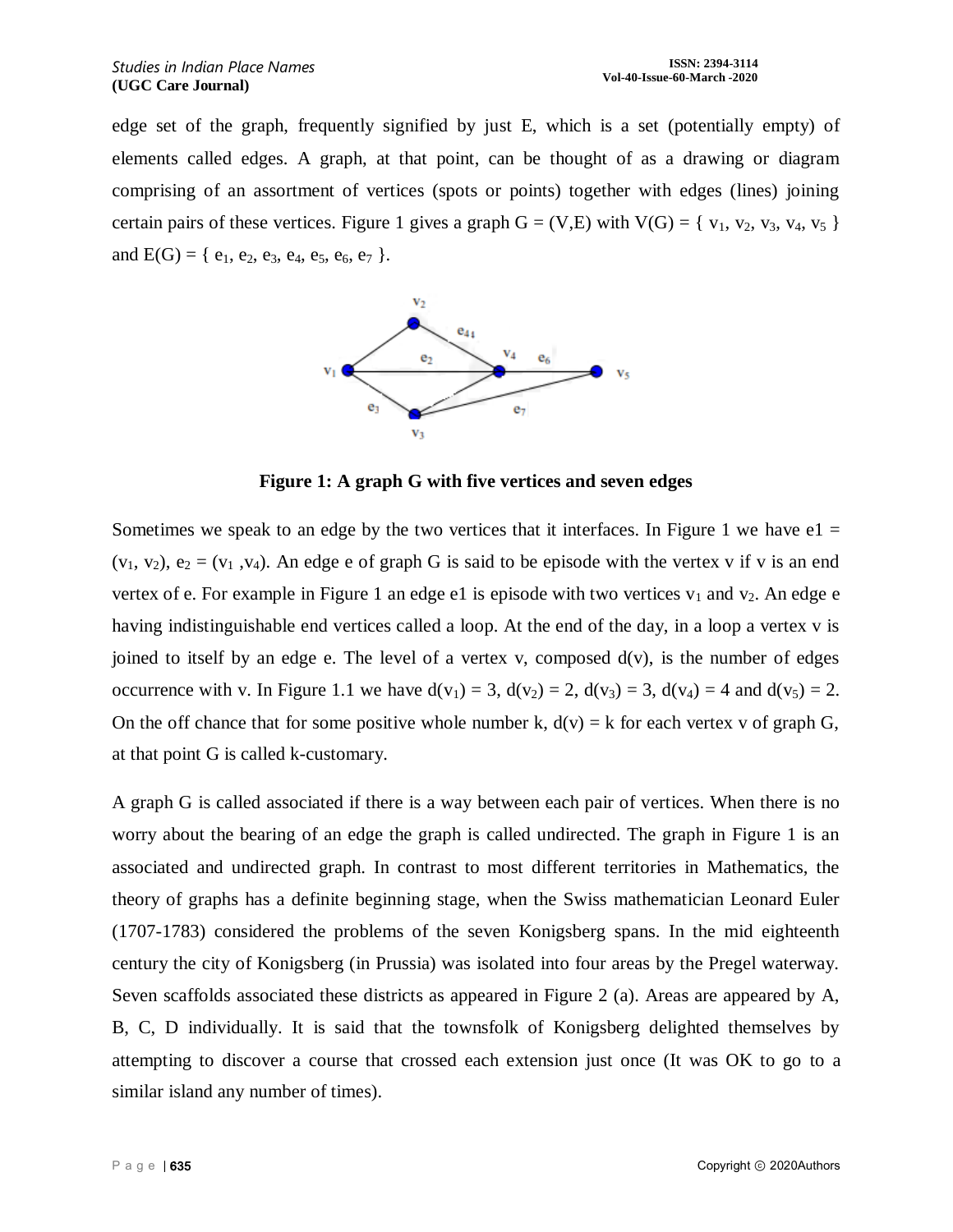

**Figure 2: (a) A map of Konigsberg (b) A graph representing the bridges of Konigsberg**

Euler examined whether it is conceivable to have such a course by utilizing the graph appeared in Figure 2 (b). He distributed the primary paper in graph theory in 1736 to show the difficulty of such a course and give the conditions which are important to allow such a walk. Graph theory was destined to consider problems of this sort.

Graph theory is one of the themes in a zone of mathematics portrayed as Discrete Mathematics. The problems just as the strategies for solution in discrete mathematics contrast on a very basic level from those in constant mathematics. In discrete mathematics we "check" the number of articles while in constant mathematics we "measure" their sizes. Albeit discrete mathematics started as right on time as man figured out how to check, it is ceaseless mathematics which has since quite a while ago ruled the historical backdrop of mathematics. This image started to change in twentieth century. The principal significant improvement was the change that occurred in the origination of mathematics. Its main issue transformed from the idea of a number to the idea of a set which was progressively reasonable to the techniques for discrete mathematics than to those of consistent mathematics. The second sensational point was the expanding utilization of PCs in the public eye. A great part of the theory of software engineering utilizes ideas of discrete mathematics.

Graph theory as an individual from the discrete mathematics family has an amazing number of applications, to software engineering as well as to numerous different sciences (physical, organic and social), designing and trade. A portion of the significant topics in graph theory are appeared in Figure 3.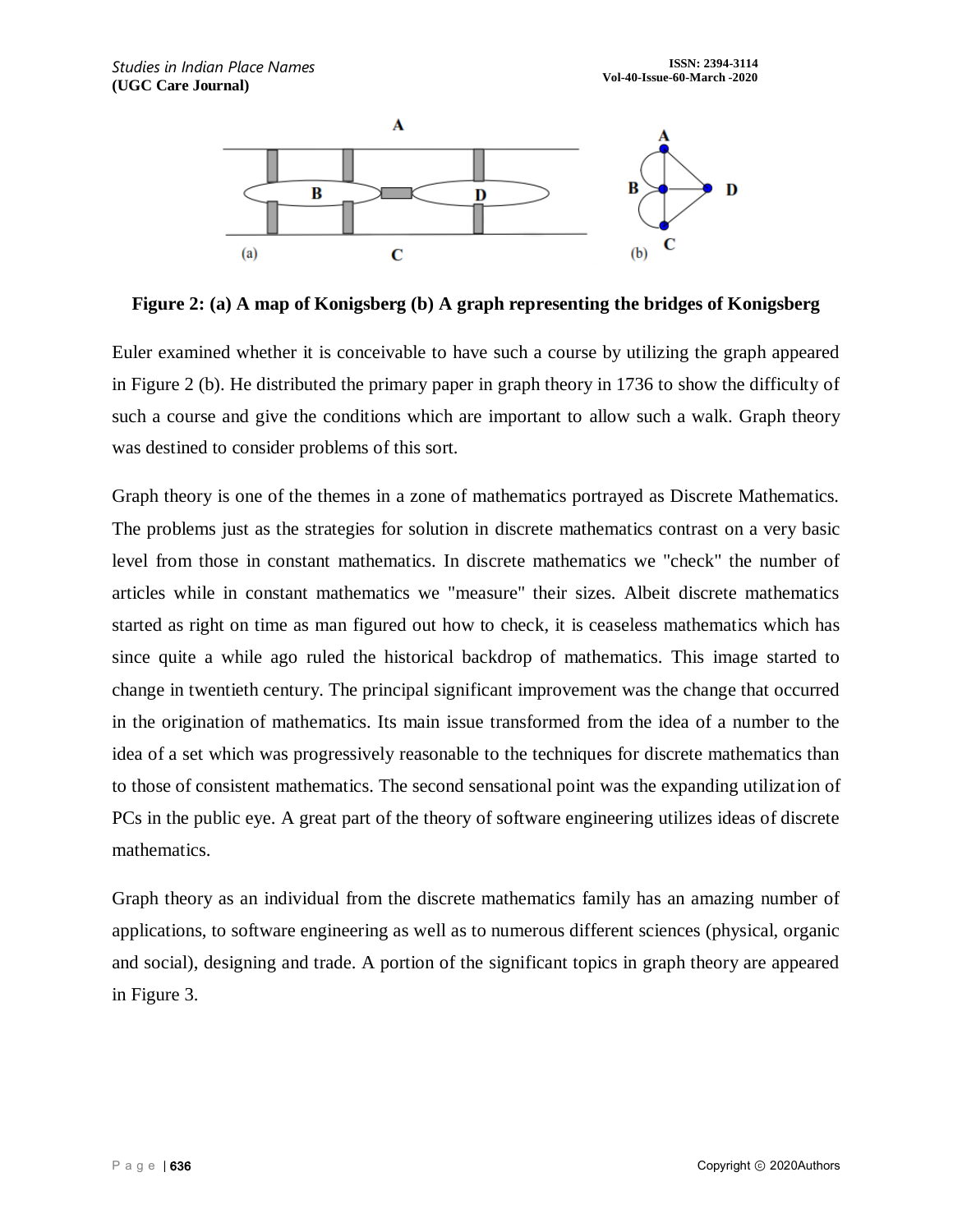

**Figure 3: Some Graph Theory**

The purpose of this study is to give a few outcomes in a class of problems arranged as Graph labeling. Leave G alone an undirected graph without loops or twofold associations between vertices. In labeling (valuation or numbering) of a graph G, we partner unmistakable nonnegative whole numbers to the vertices of G as vertex labels (vertex esteems or vertex numbers) so that each edge gets a particular positive whole number as an edge name (edge worth or edge number) contingent upon the vertex labels of vertices which are occurrence with this edge.

Enthusiasm for graph labeling started in mid-1960s with a guess by Kotzig-Ringel and a paper by Rosa[90]. In 1967, Rosa distributed a spearheading paper on graph labeling problems. He called a function  $f$  a  $\beta$ -labeling of a graph G with n edges (Golomb [45] along these lines called such labeling graceful and this term is presently the well known one) if  $f$  is an infusion from the vertices of G to the set  $\{0, 1, \ldots, n\}$  to such an extent that, when each edge is labeled with the supreme estimation of the contrast between the labels of the two end vertices, the subsequent edge labels are particular. This labeling gives a successive labeling of the edges from 1 to the number of edges. Any graph that can be gracefully labeled is a graceful graph.

Examples of graceful graphs are shown in Figure 1.4.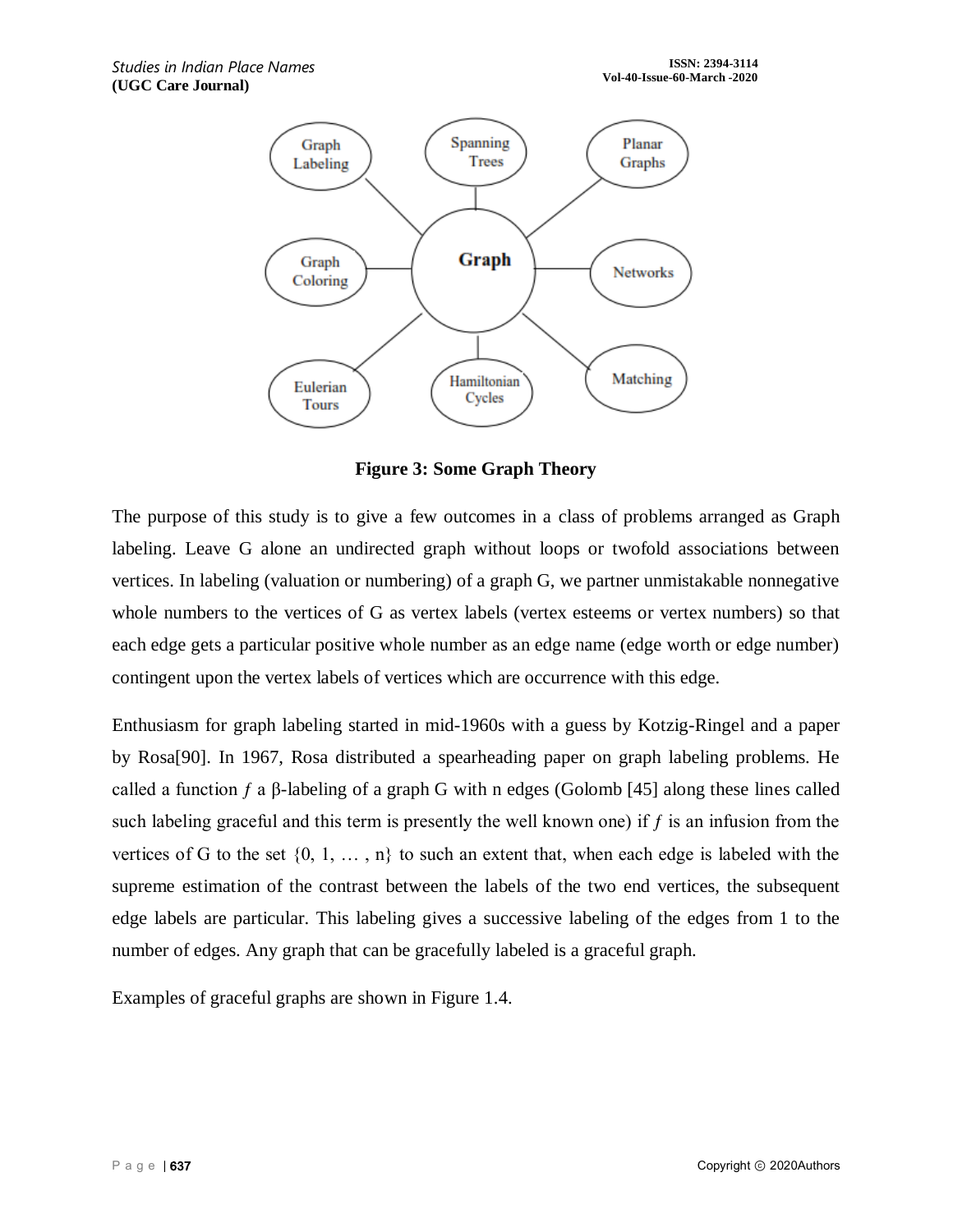

**Figure 4: Examples of graceful labeling of graphs**

Although numerous groups of graceful graphs are known, a general essential or adequate condition for gracefulness has not yet been found. Likewise It isn't known whether all tree graphs are graceful. Another significant labeling is a  $\alpha$ -labeling or  $\alpha$ -valuation which was additionally presented by Rosa [90]. A  $\alpha$ -valuation of a graph G is a graceful valuation of G which likewise fulfills the accompanying condition: there exists a number  $\gamma$  ( $0 \le \gamma \le E(G)$ ) to such an extent that, for any edge e $\in E(G)$  with the end vertices u,  $v \in V(G)$ , min { vertex name (v), vertex name (u)  $\leq \gamma \leq$  max { vertex mark (v), vertex name (u) }

Obviously in the event that there exists a  $\alpha$ -valuation of graph G, at that point G is a bipartite graph. The main graph in Figure 4 is a way with six edges and it has a  $\alpha$ -labeling with  $\gamma = 3$ .

During the previous thirty years, more than 200 papers on this points have been showed up in diaries. Despite the fact that the guess that all trees are graceful has been the focal point of a large number of these papers, this guess is as yet unproved. Tragically there are hardly any broad outcomes in graph labeling. In reality in any event, for problems as barely engaged as the ones including the unique classes of graphs, the labelings have been hard-won and include a huge number of cases.

Finding a graph that has a  $\alpha$ -labeling is another regular methodologies in numerous papers. The accompanying condition (because of Rosa) is known to be important and on account of cycles likewise adequate for a 2-ordinary graph  $G = (V,E)$  to have a  $\alpha$ -labeling:  $\Box E(G) \Box \equiv 0 \pmod{4}$ . In 1982, Kotzig guessed that this condition is likewise adequate for a 2-normal graph with parts.

Labeled graphs fill in as valuable apparatuses for an expansive scope of applications. Sprout and Golomb in two brilliant reviews have introduced deliberately a use of graph labeling in many research fields, for example, coding theory problems, X-beam crystallographic investigation, correspondence network structure, ideal circuit design, basic voltage generator, and added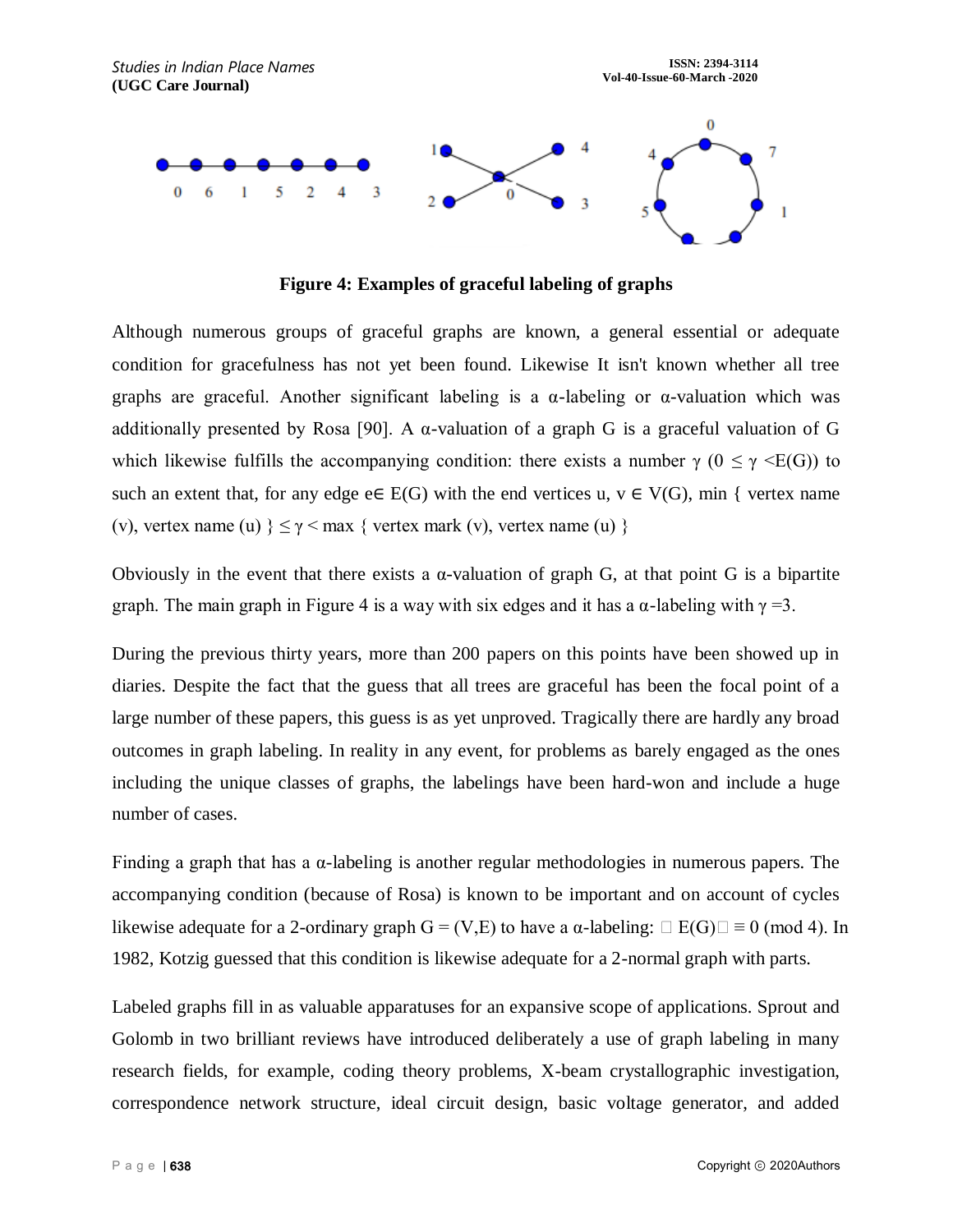substance number theory. Right now limit our conversation to applications of graceful labeling and its varieties in decomposition of graphs, ideal arrangement of distinction sets, and number groupings, for example, the Skolem succession:

A graph G is a constrained nonempty set of things gathered vertices with a ton of unordered pairs of unmistakable vertices of G which is called edges showed by V (G) and E (G), independently. In case  $e = \{u, v\}$  is an edge, we form  $e = uv$ ; we express that e joins the vertices u and v; u and v are neighboring vertices; u and v are event with e. In case two vertices are not joined, by then we express that they are non-connecting. If two unmistakable edges are scene with a normal vertex, by then they are said to be coterminous each other.

#### **GRAPH DECOMPOSITION**

**Definition 1:** A decomposition of a graph G is a family  $H = (H_1, H_2, \dots, H_n)$  of sub graphs of G such that each edge of G is contained in exactly one member of H. In fact G is the edge disjoint union of its sub graphs H<sup>i</sup>

| $E(H_i) \cap E(H_i) = 0$ | for $i \neq j$ ;                                | E(G) |
|--------------------------|-------------------------------------------------|------|
|                          | $=$ $\cup$ E(H <sub>i</sub> ) $i = 1, 2, , n;$  | V(G) |
|                          | $=$ $\cup$ V(H <sub>i</sub> ) $i = 1, 2, , n$ . |      |



**Figure 5: Decomposition of a graph**

For example the graph G shown in Figure 1.5 has a decomposition  $H = (H_1, H_2, H_3)$  into three K<sub>3</sub>: E(H<sub>1</sub>) = {(u<sub>1</sub>, u<sub>2</sub>), (u<sub>2</sub>, u<sub>6</sub>), (u1, u<sub>6</sub>), E(H<sub>2</sub>) = {(u<sub>2</sub>, u<sub>3</sub>), (u<sub>3</sub>, u<sub>4</sub>), (u<sub>2</sub>, u<sub>4</sub>), E(H<sub>3</sub>) = {(u<sub>1</sub>, u<sub>4</sub>), (u<sub>1</sub>,  $u_6$ } and  $V(H_1) = (u_1, u_2, u_6)$ ,  $V(H_2) = (u_2, u_3, u_4)$ ,  $V(H_3) = (u_4, u_5, u_6)$ .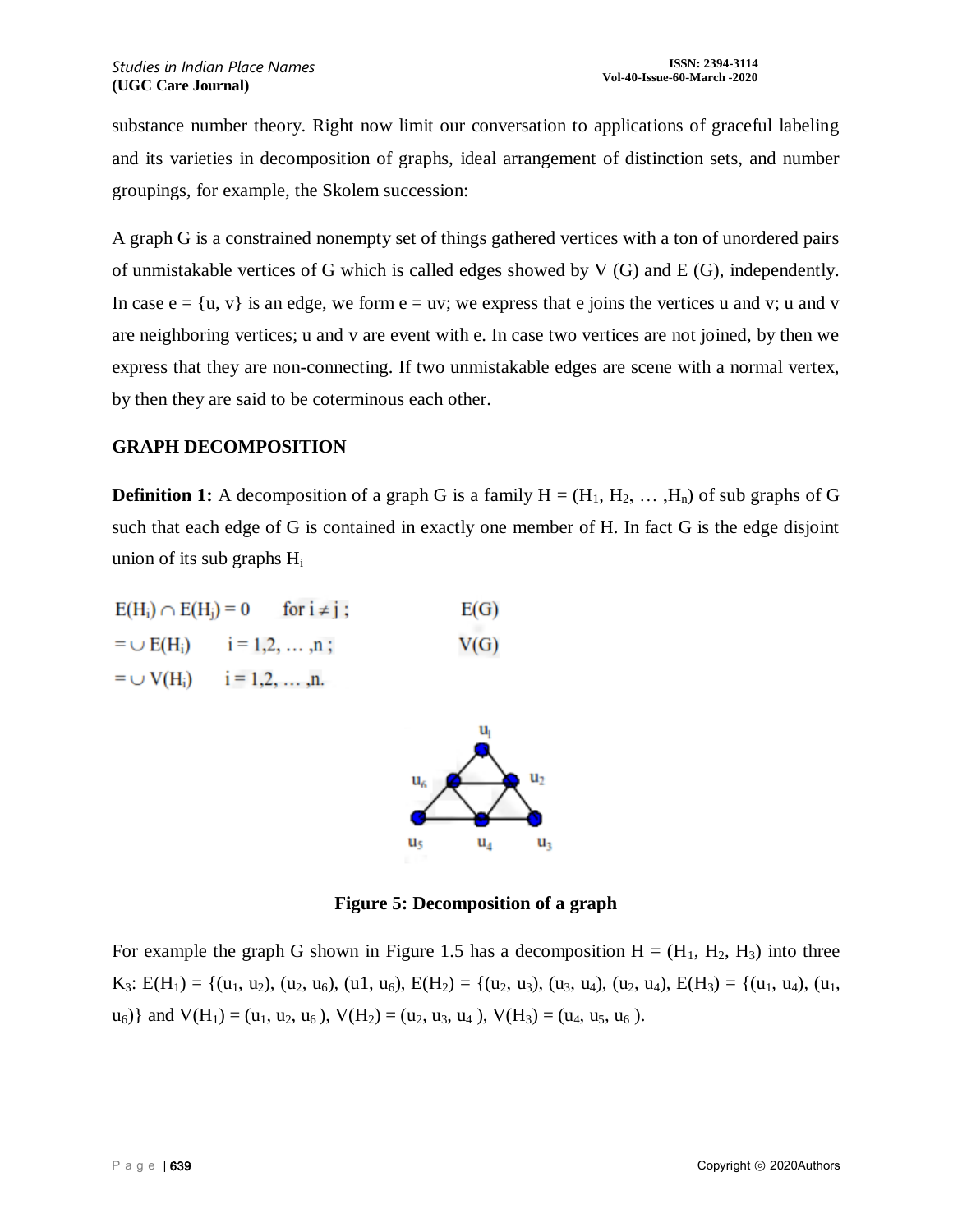**Definition 2:** Let two graphs G and G' be given. A G-decomposition of a graph G' is a decomposition of G into sub graphs isomorphic to G. In other words, each member Hi in definition 2. must be isomorphic to G. We write  $\frac{G|G'}{G'}$  whenever a G-decomposition of G' exists.

The decomposition of graph G in Figure 5 is a K3-decomposition, i.e.,  $K_3 |G$ .

**Definition 3:** A decomposition H of a graph G into subgraphs  $H_1, H_2, \ldots, H_n$  is said to be cyclic if there exists an isomorphism  $f$  of G which induces a cyclic permutation fv of the set  $V(G)$  and satisfies the following implication: if Hi  $\in$  H then  $f$  (Hi)  $\in$  H for i = 1,2, ..., n. Here f (Hi) is the subgraph of G with vertex set  $\{f(u); u \in V(Hi)\}$  and edgeset  $\{(f(u), f(v)); e = (u, v) \in E(Hi)\}$ .

#### **PERFECT SYSTEM OF DIFFERENCE SETS**

**Definition 4:** Let c, m,  $p_1$ ,  $p_2$ , ..., pm be positive integers, and Si ={ $X_{0i} < X_{1i} < ... < X_{pi,i}$ }; i = 1,2, …, m be a sequence of integers and  $Di = \{X_{ii} - X_{ki}, 0 \le k \le j \le pi\}$ ,  $i = 1, 2, \ldots$ , m be their difference sets. Then we say that the system  $\{D_1, D_2, \ldots, D_m\}$  is a perfect system of difference sets (PSDS) starting with c if

$$
\cup D_i = \{c, c+1, c+2, \ldots, c-1+\sum_{i=1}^m \left(1/2\right) (p_i (p_i+1))\}
$$

Each set  $D_i$  is called a component of PSDS  $\{D_1, D_2, \ldots, D_m\}$ . The size of  $D_i$  is pi. A PSDS is called regular if all its components are of the same size i.e.  $p_1 = p_2 = ... = pm = n-1$ . Traditionally a regular PSDS with m components of size n-1 starting at c is referred to as (m, n, c).

If we put  $X_{j+k-1, i} - X_{j-1, i} = d_{ji}(k)$ ,  $j = 1, 2, ..., p_i + 1 - k$ ,  $k = 1, 2, ..., p_i$ ,  $i = 1, 2, ..., m$ , then the elements of Di can be represented in the form of a difference triangle:

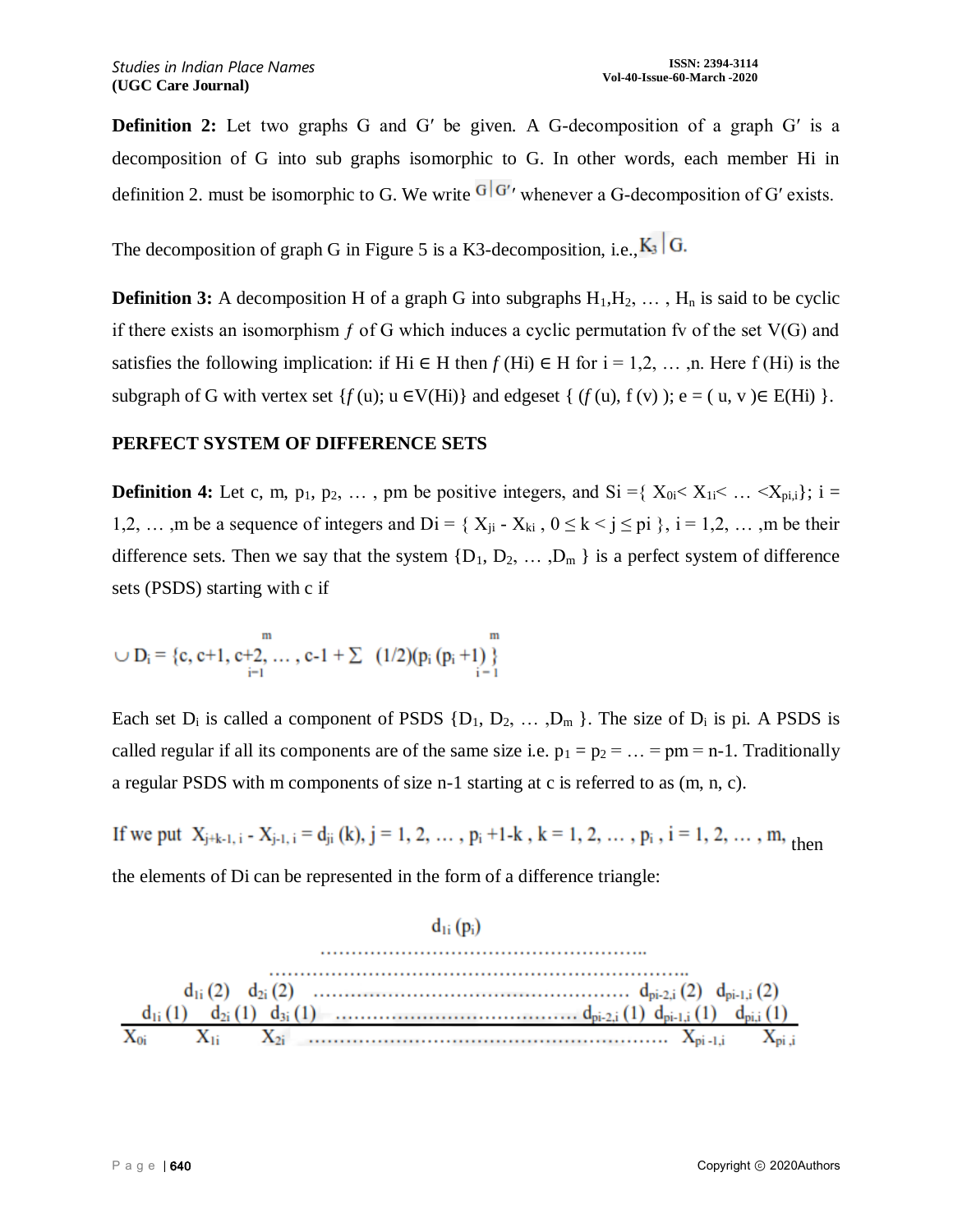Biraud and Blum and Ribes [5] were most likely the initial ones to watch a connection between graceful labeling of graphs and PSDS. The ordinary PSDS  $(1,n,1)$  is a PSDS with one segment beginning with 1. There exists just two normal PSDS  $(1, n, 1)$  [5]. They are



The mirror images of the above PSDS are also PSDS.

## **LABELING, COVERING AND DECOMPOSING OF GRAPHS**

**Definition 5** A standards in a numerical framework  $(\Sigma; R)$  is said to be Smarandachely denied on the off chance that it carries on in at any rate two unique ways inside a similar set  $\Sigma$ , i.e., approved and invalided, or just invalided however in different unmistakable manners. A Smarandache framework  $(\Sigma; R)$  is a scientific framework which has at any rate one Smarandachely denied rule in R.

**Definition 6** For an integer  $m \ge 2$ , let  $(\Sigma_1; R_1)$ ,  $(\Sigma_2; R_2)$ ,  $\cdots$ ,  $(\Sigma_m; R_m)$  be m mathematical systems different two by two. A Smarandache multi-space is a pair  $(\Sigma; e \text{ Re})$  with

$$
\widetilde{\Sigma} = \bigcup_{i=1}^{m} \Sigma_i, \quad and \quad \widetilde{\mathcal{R}} = \bigcup_{i=1}^{m} \mathcal{R}_i.
$$

**Definition 7** A maxims is said to be Smarandachely denied if the saying carries on in at any rate two unique ways inside a similar space, i.e., approved and invalided, or just invalided yet in numerous particular manners.

**Example 1** Let us consider an Euclidean plane R2 and three non-collinear points A, B and C. Characterize s-points as all standard Euclidean points on R2 and s-lines any Euclidean line that goes through one and only one of points A, B and C, for example, those appeared in Fig.6.

(i) The adage (A5) that through a point outside to a given line there is just one equal going through it is presently supplanted by two articulations: one equal, and no equal. Leave L alone a s-line goes through C and is equal in the Euclidean sense to AB. Notice that through any s-point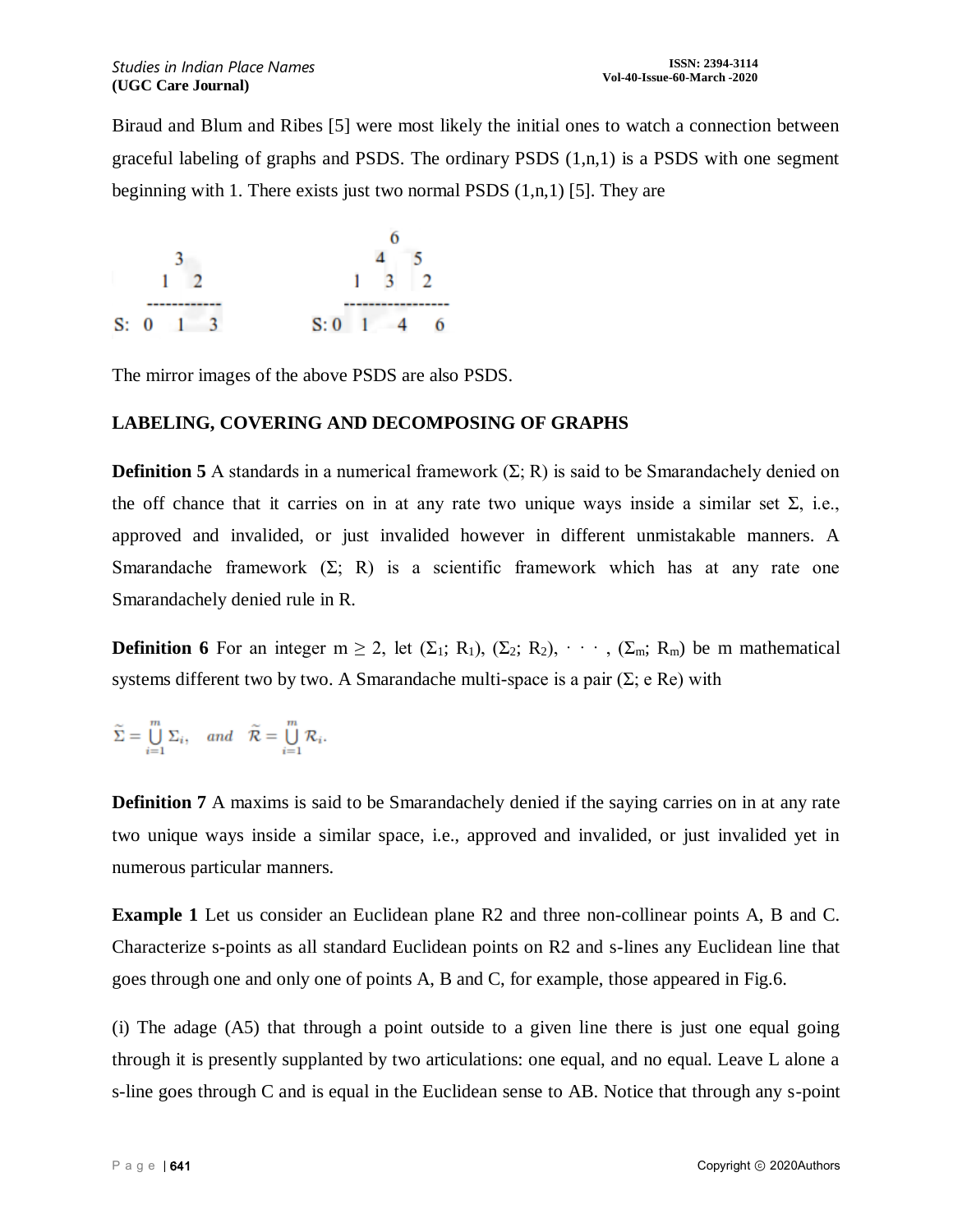not lying on AB there is one s-line corresponding to L and through some other s-point lying on AB there is no s-lines corresponding to L, for example, those appeared in Fig.6(a).

(ii) The maxim that through any two particular points there exist one line going through them is presently supplanted by; one s-line, and no s-line. Notice that through any two unmistakable spoints D, E collinear with one of A, B and C, there is one s-line going through them and through any two particular s-points F, G lying on AB or non-collinear with one of A, B and C, there is no s-line going through them, for example, those appeared in Fig.6(b).



**Fig.6**

**Definition 8** A combinatorial system CG is a union of mathematical systems  $(\Sigma 1; R1), (\Sigma 2; R2), \cdot$  $\cdot$ , (Σm; Rm) for an integer m, i.e.,

 $\mathscr{C}_G = \bigl( \bigcup_{i=1}^m \Sigma_i; \bigcup_{i=1}^m \mathcal{R}_i \bigr)$ 

with an underlying connected graph structure G, where

$$
V(G) = {\Sigma_1, \Sigma_2, \cdots, \Sigma_m},
$$
  

$$
E(G) = {\ \ (\Sigma_i, \Sigma_j) \mid \Sigma_i \bigcap \Sigma_j \neq \emptyset, 1 \leq i, j \leq m \}.
$$

## **Vertex-Edge Labeled Graphs with Applications**

## **1 Application to Principal Fiber Bundles**

**Definition 9** A labeling on a graph  $G = (V, E)$  is a mapping  $\theta L : V \cup E \rightarrow L$  for a name set L, meant by GL.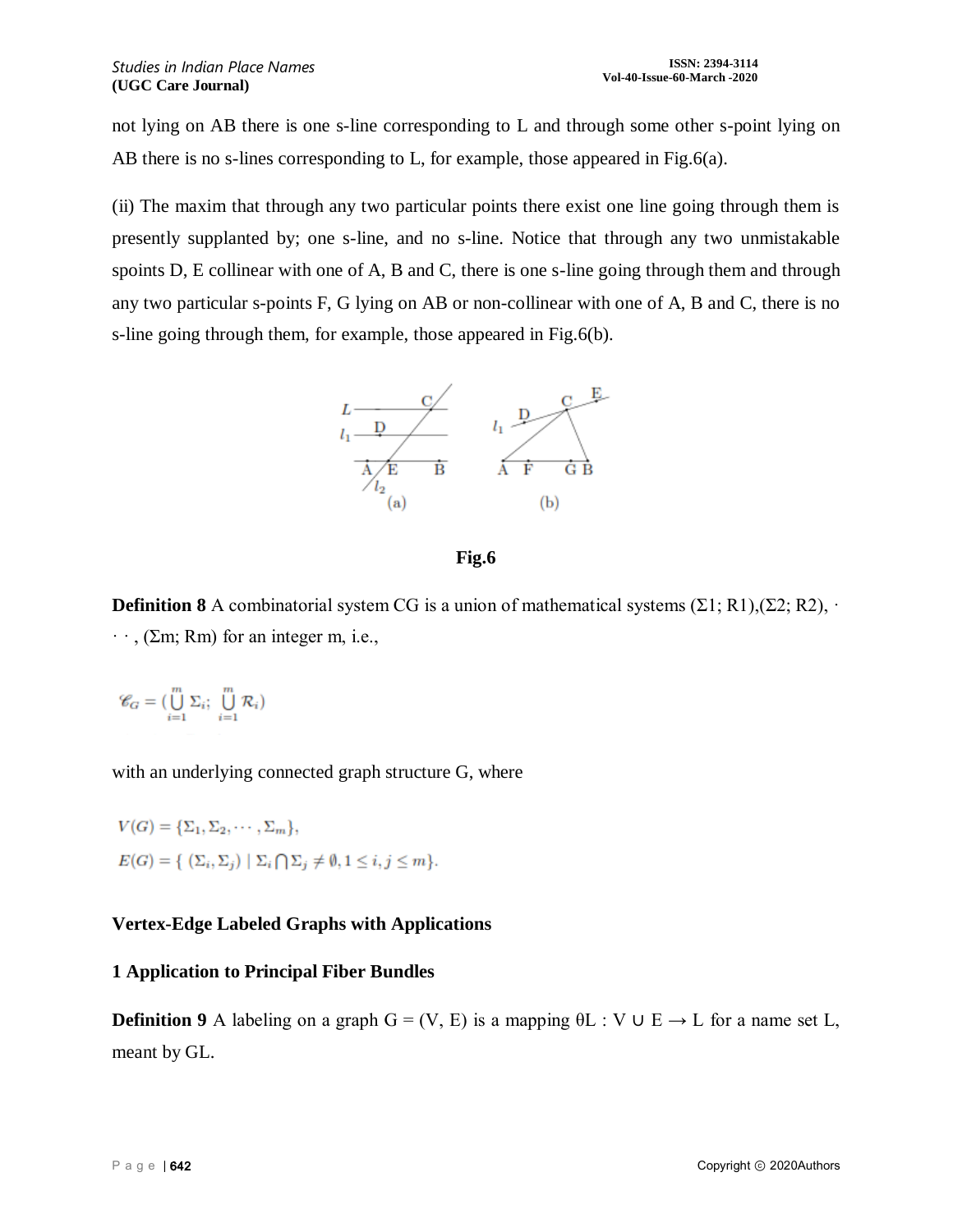In the event that  $\theta L: E \to \phi$  or  $\theta L: V \to \phi$ , at that point GL is known as a vertex labeled graph or an edge labeled graph, meant by GV or GE, separately. Else, it is known as a vertex-edge labeled graph.

Example:



**Fig.7**

## **CONCLUSION**

A vertex v of a graph G is known as a cut-vertex of G if the evacuation of v expands the quantity of parts. An edge e of a graph G is known as a cut edge or extension if the evacuation of e expands the quantity of parts. A lot of edges S is called an edge cut of G if the quantity of segments of G - S is more prominent than that of G. A square of a graph is a maximal associated, non-unimportant subgraph without cut-vertices. A graph is non-cyclic in the event that it has no cycles. A tree is an associated non-cyclic graph. A tree with precisely one vertex of degree  $> 3$  is known as a creepy crawly tree and an established tree comprising of k - branches where ith branch is a path of length I, is called an olive tree. Let G be a graph with vertex set  $\{v, v_2, ..., v\}$ . At that point the graph obtained by presenting n new vertices  $u_1$ ,  $u_2$ , ..., u and edges u1 vi is indicated by G.The separation between two vertices u and v in an associated graph G is the length of the most limited  $u - v$  path in G and is signified by  $d(u, v)$ . The level of a vertex v in a graph G, indicated by  $d(v)$ , is the quantity of edges episode with v. The base degree among the vertices of G is indicated by  $6(G)$ , while the greatest degree among the vertices of G is signified by A(G). In the event that  $6(G) = A(G) = r$ , at that point all vertices have a similar degree and G is known as a customary graph of degree r. In the event that  $d(v) = 0$ , v is called a disconnected vertex.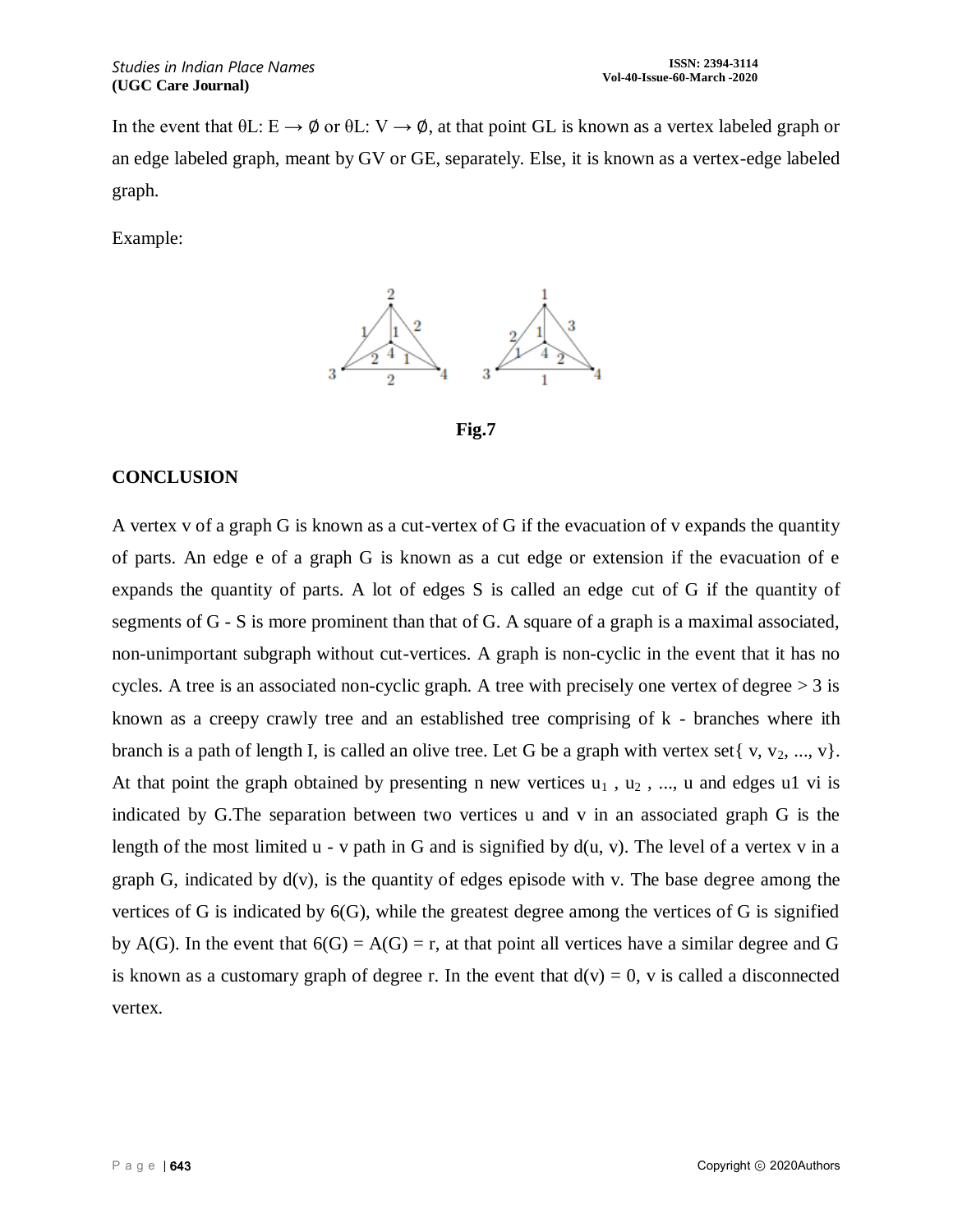### **REFERENCES**

L. Pandiselvi, S. NavaneethaKrishnan and A. NellaiMurugan, Path Related V4 Cordial Graphs.International Journal Of Recent Advances in Multidisciplinary Research, Vol. 03, Issue 02, pp.1285-1294, February 2016.

A. Rosa, On certain valuations of the vertices of a graph, Theory of graphs (International Symposium, Rome), July (1966).

C. Sekar, Studies in Graph Theory, Ph.D.Thesis, Madurai Kamaraj University, 2002.

R. Sridevi, S. Navaneethakrishnan and K. Nagarajan, Odd-Even graceful graphs, J.Appl.Math.& Informatics Vol.30 (2012), No. 5-6, pp. 913-923.

M. Sundaram, R. Ponraj and S. SomasundaramPrime Cordial Labeling of graphs, Journal of Indian Academy of Mathematics, 27 (2005) 373-390.

R. Sridevi, A. NellaiMurugan, A. Nagarajan, and S. NavaneethakrishnanFibonacci Divisor Cordial Graphs, International Journal of Mathematics and Soft Computing.

R. Sridevi, S. NavaneethakrishnanSome New Graph Labeling Problems and Related Topics(Thesis). ManonmaniamSundaranar University, January 2013.

Solomon W. Golombo, How to number a graph, Graph Theory and Computing, Academic Press, New York (1972), 23-37.

R. Tao, On k-cordiality of cycles, crowns and wheels, Systems Sci., 11 (1998), 227-229.

R. Varatharajan, S. Navaneethakrishnan and K. Nagarajan, Special classes of Divisor Cordial graphs, International Mathematical Forum, vol.7, 2012, no.35, 1737-1749.

R. Varatharajan, S. Navaneethakrishnan and K. Nagarajan, Divisor cordial graph, International Journal of Mathematical Comb., Vol .4(2011),15-25.

S.K. Vaidya, U.M. PrajapatiFibonacci and Super Fibonacci Graceful Labelings of some cycle related graphs, International J.Math.Combi. Vol.4, (2011), 59-69.